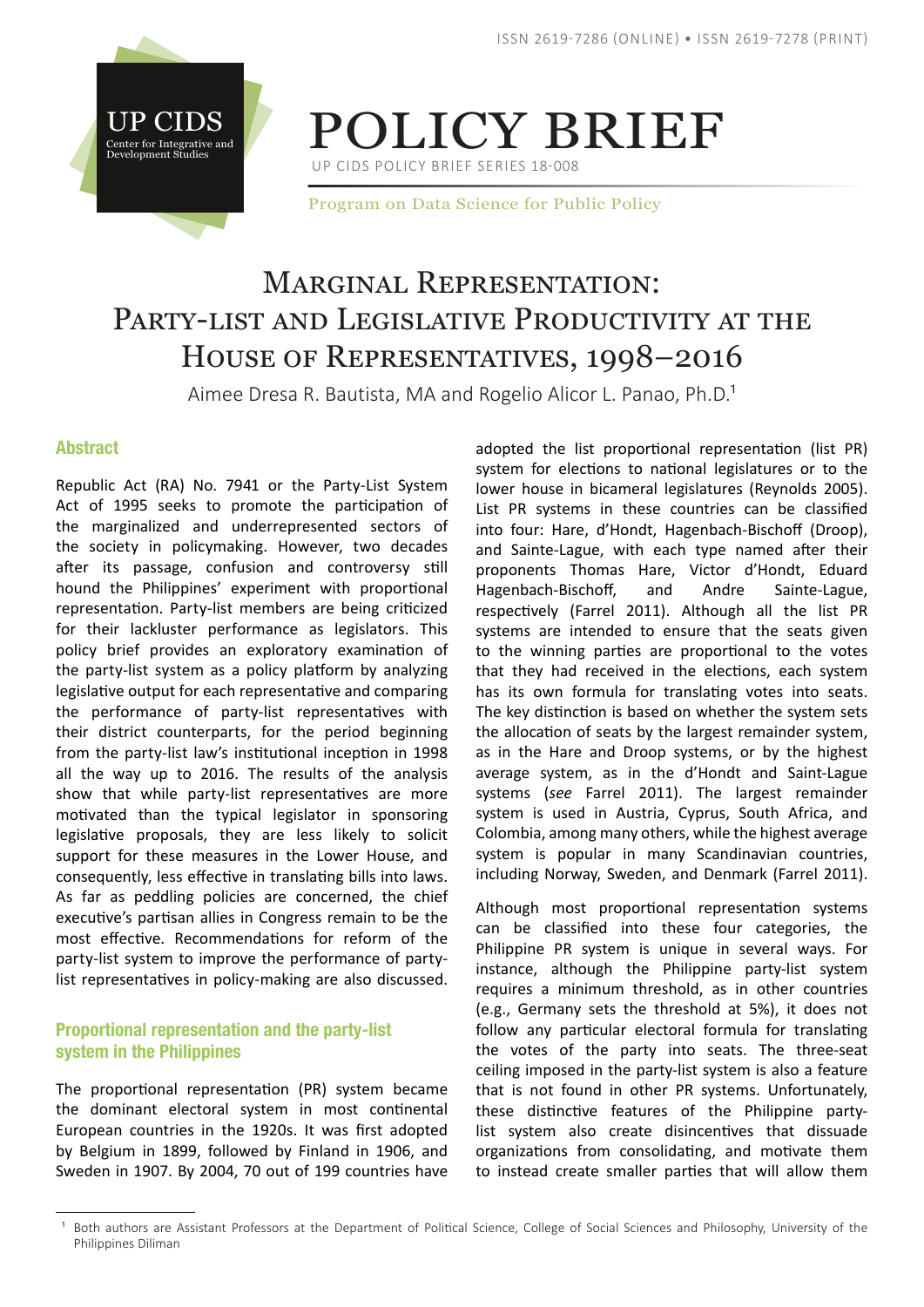to maximize their representation and circumvent the constraints imposed by the law.

In the Philippines, the party-list system is provided in Article VI, Section 5 (1) and (2) of the 1987 Constitution, which states that 20 percent of seats in the House of Representatives shall be allocated through a partylist system of registered national, regional, and sectoral parties or organizations. Section 5(2) provides that for three consecutive terms after the ratification of the Constitution, one-half of the seats allocated to party-list representatives shall be filled by selection or election from the labor, peasant, urban poor, indigenous cultural communities, women, youth, and such other sectors as may be provided by law, except the religious sector. Thus, from the 8th to the 10th Congresses, the seats were filled by sectoral representation.

Republic Act (RA) No. 7941 or the Party-List System Act, was enacted in March 1995 to finally provide an enabling law to the party-list system. In its own words, the law aimed to "promote proportional representation in the election of representatives to the House of Representatives through a party-list system of registered national, regional and sectoral parties of organizations or coalitions thereof, which will enable Filipino citizens belonging to marginalized and underrepresented sectors, organizations and parties, and who lack well-defined political constituencies but who could contribute to the formulation and enactment of appropriate legislation that will benefit the nation as a whole, to become members of the House of Representatives."

### Loopholes in the 1995 Party-list Law

Who are the marginalized? Is the party-list law exclusive to the marginalized? These questions would for a time preoccupy the Commission on Elections and the Supreme Court in their efforts to interpret the law's obscure provisions.

In *Ang Bagong Bayani v. Comelec* (G.R. No. 147589, June 26, 2001), the high court ruled that while major political parties may join the party list elections, they must represent the marginalized and underrepresented groups identified in Section 5 of RA 7941 (e.g., labor, peasant, fisherfolk, urban poor, indigenous cultural communities, elderly, handicapped, women, youth, veterans, overseas workers, and professionals). *BANAT v. Comelec* (G.R. No. 179271, April 21, 2009), in a highly divided *en banc* decision, declared that major political parties are barred from participating in the party-list elections, directly or indirectly. However, in *Atong Paglaum v. Comelec* (G.R. No. 203766, April 2, 2013), the Supreme Court ruled that only sectoral parties for labor, peasant, fisherfolk, urban poor, indigenous cultural communities, handicapped, veterans, overseas workers, and other sectors that by their nature are economically at the margins of society must comply with the criterion of representing the marginalized and underrepresented. For national, regional, and sectoral parties of professionals, the elderly, women and the youth, it is enough that they consist of "citizens who advocate the same ideology or platform, or the same governance principles and policies, regardless of their economic status as citizens." The decision is a categorical clarification that even major political parties are not barred from the party-list system.

The manner by which seats are allocated is also blamed for why party-list representatives hardly make any impact in policymaking. Under the Party-List Law, only parties, organizations, and coalitions garnering a minimum of two percent (2%) of total valid votes cast are qualified to hold a seat in the Lower House. This is supposedly to prevent incumbents from using the party-list system as a fallback, as well as to ensure that only those with more or less substantial following can be represented, among others (Tangkia and Habaradas 2001). While broadening participation over the years, the two percent threshold also creates sectoral division and fragmentation. The rule gives little incentive for sectoral groups to work together as the relatively small voting threshold makes it easy for even relatively small parties to win seats. This would have repercussions in legislative productivity as competition among fragmented issue-based organizations breeds animosity among competing sectoral parties.

Section 11(b) of the Party-List Act also provides a three-seat cap for organizations or coalitions which muster the two percent vote margin. But like the two-percent vote threshold, instead of uniting small parties, it encourages separate petitions for COMELEC accreditations by various sectoral groups. The antagonism would extend to the deliberative chambers as winning party-list organizations would rather work independently than collaborate with competing partylist organizations over similar policy agenda. Since party-list representatives would opt to work with other representatives, particularly those in the same party as the President, the bills that they intend to forward may also be coopted as a result of a compromise with district representatives.

## How effective are party-list representatives as legislators?

To determine party-list and legislative productivity, data were mined from the Philippine House of Representatives' LEGIS portal using Python-based web-scraping scripts. From the dataset, Poisson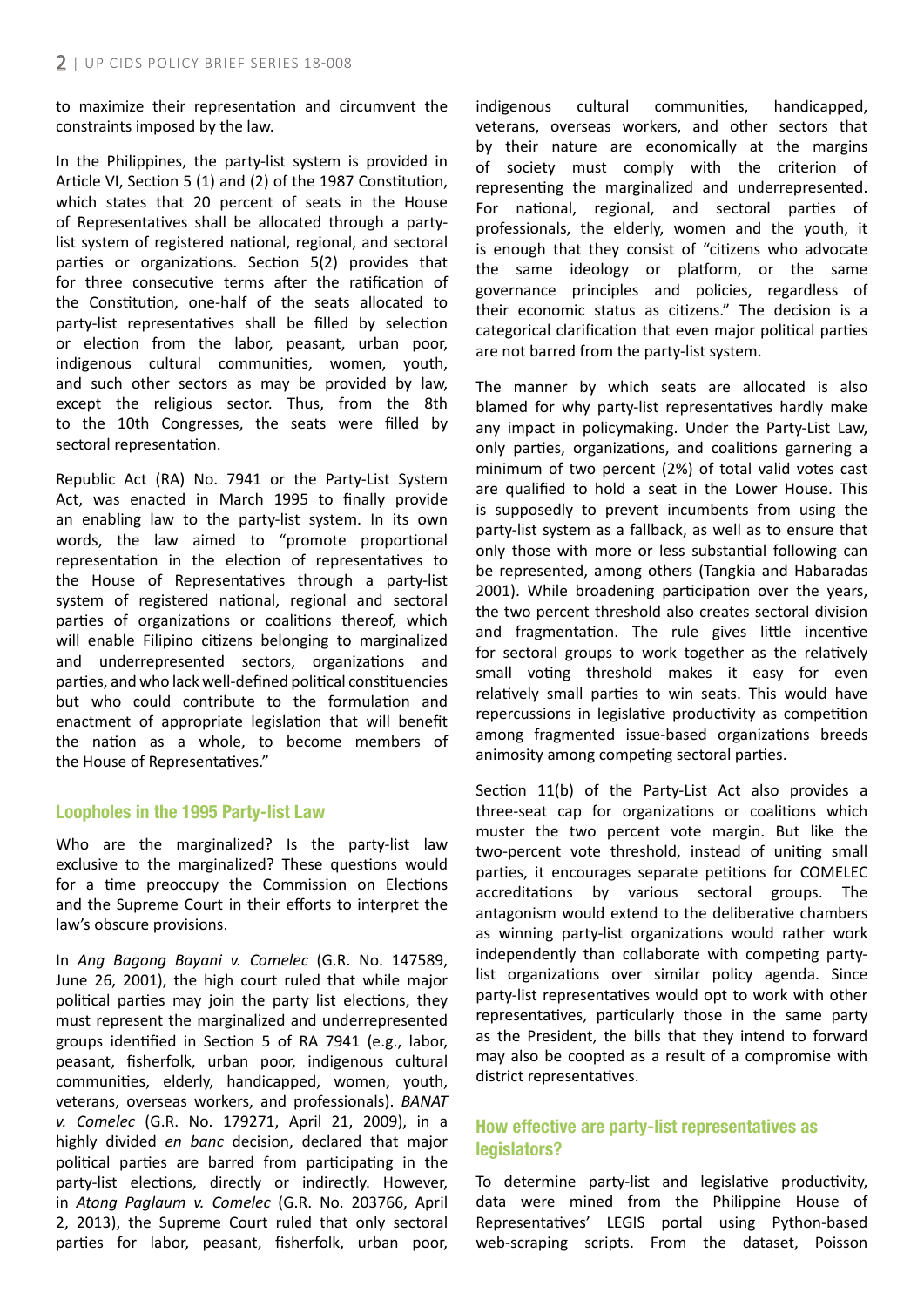regression models provided an estimation testing primarily for the effect of being a party-list representative as a categorical characteristic on a legislator's individual legislative output.

There are 1,548 legislators with records of legislative output in our dataset. Based on Table 1, a major personal preoccupation for the typical representative is authoring bills of national significance, not local bills as common notion suggests. On average, legislators propose around 22 bills of national significance, in contrast to only 16 constituencyoriented measures. Because bills of national significance require chamber groundwork, they are also the main subjects of collaborative legislative engagements among house members. On average, legislators co-author about 100 bills catering to needs of the larger public, as opposed to an average 16 bills of local significance.

**Table 1.** Descriptive summary of legislative productivity in the House of Representatives, 1998-2016

| <b>Variables</b>                            | Obs   | Mean        | Std. Dev. | Min | <b>Max</b> |
|---------------------------------------------|-------|-------------|-----------|-----|------------|
| National bills primarily authored           | 1,548 | 22.04       | 49.89     | 0   | 922        |
| National bills co-authored                  | 1,548 | 100.37      | 109.55    | 0   | 1434       |
| Local bills primarily authored              | 1,548 | 16.45       | 35.31     | 0   | 810        |
| Local bills co-authored                     | 1,548 | 16.69       | 34.47     | 0   | 620        |
| <b>Total bills proposed</b>                 | Obs   | Mean        | Std. Dev. | Min | <b>Max</b> |
| Party list representatives                  | 231   | 172.89      | 187.47    | 5   | 1543       |
| Co-partisans of the president               | 529   | 154.30      | 129.38    | 6   | 1090       |
| District representatives                    | 789   | 151.24      | 154.77    | 5   | 1652       |
| Male legislators                            | 1,236 | 158.27      | 161.82    | 5   | 1652       |
| Female legislators                          | 312   | 144.76      | 106.00    | 10  | 827        |
| <b>First termers</b>                        | 761   | 151.26      | 136.58    | 5   | 1543       |
| Second termers                              | 463   | 154.87      | 157.91    | 12  | 1652       |
| Third termers                               | 323   | 166.79      | 177.32    | 5   | 1210       |
| Proportion of bills passed on third reading | Obs   | Mean        | Std. Dev. | Min | <b>Max</b> |
| Party list representatives                  | 231   | 0.07        | 0.05      | 0   | 0.27       |
| Co-partisans of the president               | 529   | 0.13        | 0.08      | 0   | 0.77       |
| District representatives                    | 789   | 0.12        | 0.06      | 0   | 0.77       |
| Male legislators                            | 1,236 | 0.11        | 0.07      | 0   | 0.77       |
| Female legislators                          | 312   | 0.12        | 0.06      | 0   | 0.49       |
| <b>First termers</b>                        | 761   | 0.11        | 0.06      | 0   | 0.49       |
| Second termers                              | 463   | 0.12        | 0.08      | 0   | 0.77       |
| Third termers                               | 323   | 0.12        | 0.08      | 0   | 0.77       |
| Proportion of bills passed into law         | Obs   | <b>Mean</b> | Std. Dev. | Min | <b>Max</b> |
| Party list representatives                  | 231   | 0.06        | 0.04      | 0   | 0.33       |
| Co-partisans of the president               | 529   | 0.09        | 0.05      | 0   | 0.45       |
| District representatives                    | 789   | 0.08        | 0.05      | 0   | 0.35       |
| Male legislators                            | 1,236 | 0.08        | 0.05      | 0   | 0.45       |
| Female legislators                          | 312   | 0.09        | 0.05      | 0   | 0.31       |
| <b>First termers</b>                        | 761   | 0.08        | 0.04      | 0   | 0.35       |
| Second termers                              | 463   | 0.09        | 0.05      | 0   | 0.45       |
| Third termers                               | 323   | 0.08        | 0.05      | 0   | 0.31       |

A total of 39,938 bills were filed by party-list representatives since the Eighth Congress. They propose an average of around 172 bills (both of local and national significance) per party-list representative per Congress, as opposed to district representatives who propose just 152 bills on average. District representatives affiliated with the chief executive's political party propose 154 bills on average, and thus are practically no different from the typical district member. More experienced legislators such as third termers are naturally more proficient at crafting policies, and write 167 bills on average. Male legislators

file an average of 158 bills per Congress, while female legislators file an average of 145 bills per Congress. It must be noted, however, that female legislators in the Lower House consists of only about a quarter of their male counterparts.

When it comes to peddling bills into legislation, the average rate of Lower House approval for party-list members is just seven percent, or just about half of the average for the typical district representative (12 percent). Of these, an average of only six percent of the total bills filed by party-list representatives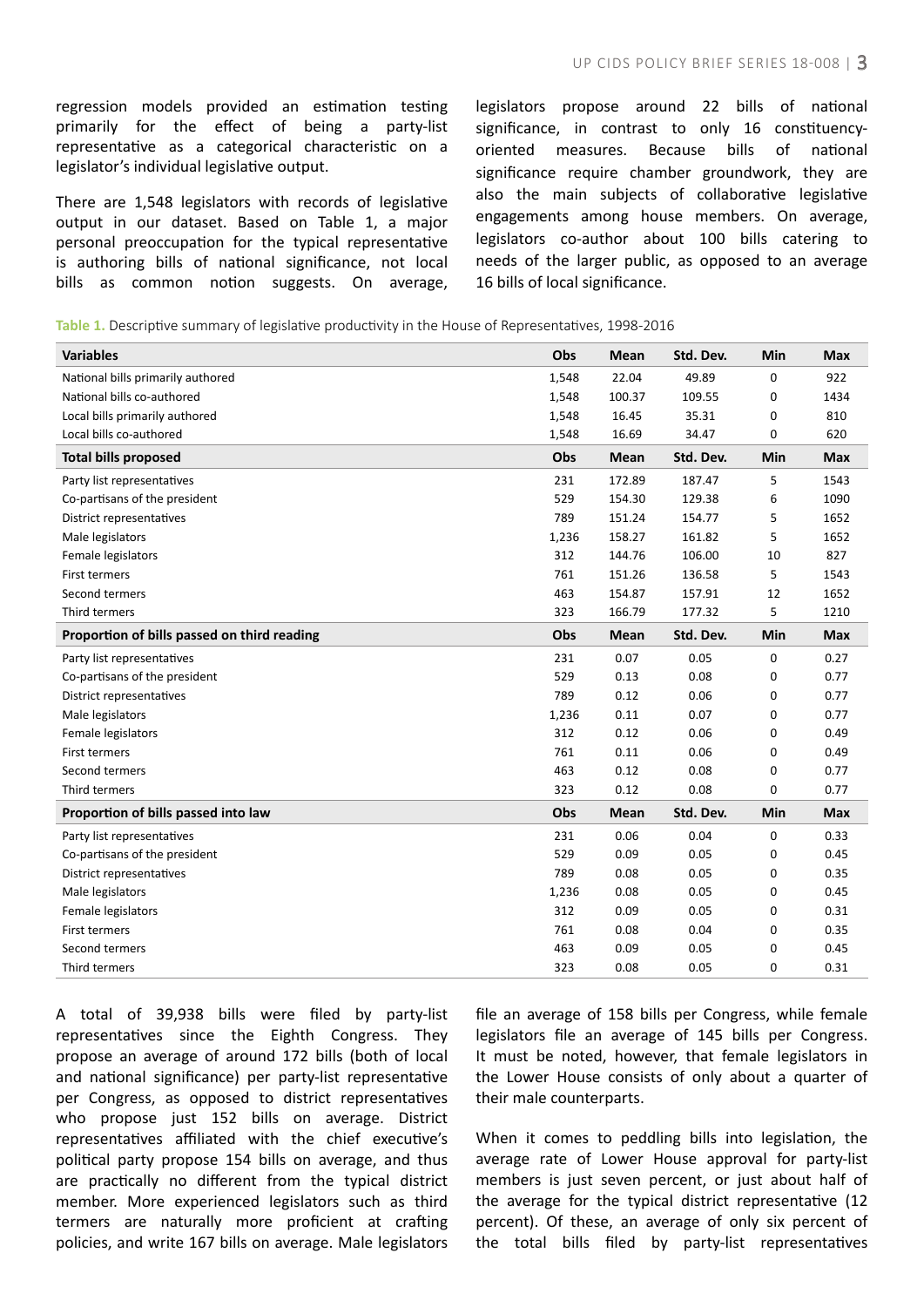becomes law. On the other hand, the average success rate for district representatives and co-partisans of the President is about the same (nine and eight percent, respectively). Of interest is that, while about three in four bills are filed by male legislators, there appears to be no gender difference as far as hurdling Lower House roll calls or passing bills into legislation are concerned.

Table 2 summarizes the results of three Poisson models estimating legislative productivity in the House of Representatives. Model 1 measures legislative productivity in terms of the total number of bills (authored and co-authored) per Congress. Model 2 sums the number of bills approved on third reading out of the total number of bills proposed. Model 3 tallies the number of bills passed into law out of the total number of measures proposed. The unit of exposure for Models 1 and 2 is the total number of bills (authored and co-authored) proposed (*see* Cameron and Trivedi 1998; Hilbe 2007). Model 1

**Table 2.** Summary of Poisson models showing the effectiveness of party-list representatives in proposing and legislating measures into policies

|                                               | (1)<br><b>Bills proposed</b> | (2)<br><b>Bills passed on</b><br>third reading | (3)<br><b>Bills passed into</b><br>law |
|-----------------------------------------------|------------------------------|------------------------------------------------|----------------------------------------|
| Main                                          |                              |                                                |                                        |
| Party list representative <sup>®</sup>        | $0.342***$                   | $-0.847***$                                    | $-0.555***$                            |
|                                               | (0.0990)                     | (0.0853)                                       | (0.0758)                               |
| <b>Controls</b>                               |                              |                                                |                                        |
| Co-partisan of the president <sup>b</sup>     | 0.0286                       | $0.171**$                                      | $0.111*$                               |
|                                               | (0.0504)                     | (0.0654)                                       | (0.0456)                               |
| Male representative <sup>c</sup>              | 0.0195                       | $-0.0816$                                      | $-0.0716$                              |
|                                               | (0.0501)                     | (0.0417)                                       | (0.0384)                               |
| Proportion of local bills                     | $-0.103$                     | $0.398***$                                     | 0.0185                                 |
|                                               | (0.0591)                     | (0.0759)                                       | (0.0458)                               |
| Proportion of national bills                  | $-0.550***$                  | 0.0127                                         | $0.267***$                             |
|                                               | (0.111)                      | (0.0880)                                       | (0.0716)                               |
| Term (first termer as base) <sup>d</sup>      |                              |                                                |                                        |
| Second termer                                 | 0.0250                       | $0.129*$                                       | 0.0341                                 |
|                                               | (0.0564)                     | (0.0595)                                       | (0.0483)                               |
| Third termer                                  | 0.0909                       | 0.114                                          | 0.0194                                 |
|                                               | (0.0675)                     | (0.0688)                                       | (0.0572)                               |
| Congress (11th Congress as base) <sup>e</sup> |                              |                                                |                                        |
| 12th Congress                                 | $-0.0769$                    | $0.254***$                                     | $0.405***$                             |
|                                               | (0.0914)                     | (0.0732)                                       | (0.0703)                               |
| 13th Congress                                 | $-0.163$                     | 0.170                                          | $-0.142$                               |
|                                               | (0.0839)                     | (0.108)                                        | (0.0728)                               |
| 14th Congress                                 | $-0.336***$                  | 0.0940                                         | $0.454***$                             |
|                                               | (0.0926)                     | (0.0737)                                       | (0.0723)                               |
| 15th Congress                                 | $-0.454***$                  | $0.181**$                                      | $0.619***$                             |
|                                               | (0.0921)                     | (0.0648)                                       | (0.0755)                               |
| 16th Congress                                 | $-0.609***$                  | $0.120*$                                       | $0.472***$                             |
|                                               | (0.0844)                     | (0.0610)                                       | (0.0655)                               |
| Constant                                      | 5.604***                     | $-2.312***$                                    | $-3.084***$                            |
|                                               | (0.110)                      | (0.0862)                                       | (0.0872)                               |
| Exposure [In(bills proposed)] <sup>f</sup>    |                              | <b>YES</b>                                     | <b>YES</b>                             |
| N                                             | 1526                         | 1526                                           | 1526                                   |
| <b>AIC</b>                                    | 139148.8                     | 15972.9                                        | 11079.9                                |
| <b>BIC</b>                                    | 139218.1                     | 16042.2                                        | 11149.2                                |

Standard errors in parentheses

\* *p* < 0.05, \*\* *p* < 0.01, \*\*\* *p* < 0.001

a Party-list representative is a categorical variable indicating whether a legislator belongs to the party-list system.

**b** Co-partisans of the presidents are district members who are affiliated with the political party of the incumbent chief executive.

c The base category is female.

d Members of the House may be elected to three consecutive three-year terms.

e The variable controls for Congress-specific fixed effects

f We include exposure in Models 2 and 3 to give a rate interpretation on bills passed over bills proposed.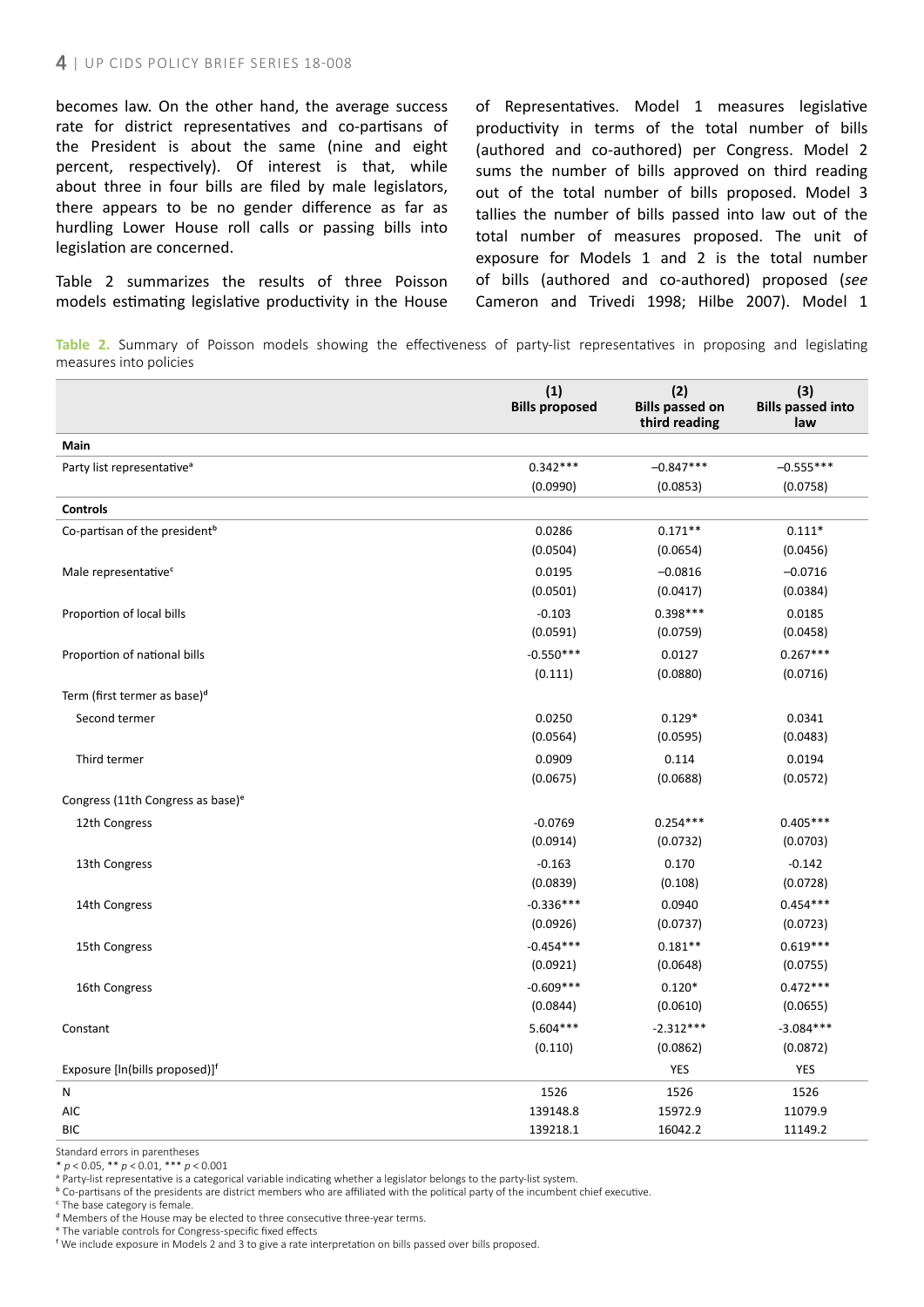suggests that if a legislator is a party-list representative, the rate ratio of bill proposal increases by  $[exp(0.342)-1]$  or 41 percent of the typical district representative, all else constant. Be that as it may, Model 2 suggests that being a party-list representative decreases the rate ratio of intra-cameral bill approval by 57 percent. The rate ratio of passing bills into law among party-list legislators, on the other hand, drops by 43 percent. Meanwhile, co-partisans of the president enjoy a 19 percent increase in the ratio of getting their measures approved in the Lower House. The rate ratio of legislative enactment is also 12 percent higher for allies of the President.

#### Conclusion and recommendations

How effective are party-list representatives as legislators? Results of the estimates suggest that while party-list representatives are more prolific than their district counterparts in proposing legislative measures, they have more difficulty peddling these measures into legislation. If effectiveness is measured by the proportion of bill approval over those proposed, then partisan allies of the president are the most efficient. The results confirm prior observations about how the current party-list system fails to give voice to the marginalized, albeit only in the legislative policy process (Kimura 2013; Panao 2016).

Despite the noble intent of widening political participation, voter reception of the party-list system has generally been lukewarm. The fact that the Supreme Court is occasionally constrained to interpret and reinterpret vague provisions only adds doubt to the party-list system's efficacy as a mechanism for electoral reform (Torres-Pilapil 2015). Prior high court pronouncements regarding the threeseat cap and the two-percent vote threshold, among others, are believed to have hindered coalitional alliances and induced further fragmentation among the politically-underrepresented (Panao 2016).

The Philippines' system of proportional representation may be flawed in its current form, but its reform may not necessarily be through a constitutional overhaul. For one, RA 7941 should be amended in a manner that minimizes judicial interpretation by clearly defining who can participate under the system, the extent of representation under the setup, and the accountability of participating organizations and their nominees. An amendment of the Party-List System Act must also include the abolition of the

three-seat ceiling to achieve genuine proportionality in translating the votes into seats, and allow for increasing the two-percent threshold to encourage cooperation among parties which advocate common policy agenda. It is also recommended to craft and pass a law that will strengthen political parties and discourage 'turncoatism.' There is also a need to pass a law that implements the Local Government Code's provisions on sectoral representation at the local level.

These reforms would minimize animosity between parties and pave for a healthy collaboration among winning party-list organizations.

### **References**

- Cameron, A. Colin, and Pravin K. Trivedi. 1998. *Regression Analysis of Count Data*. Cambridge: Cambridge University Press.
- Farrell, David. 2011. *Electoral Systems: A Comparative Introduction*. 2nd ed. Hampshire/New York: Palgrave Macmillan.
- Hilbe, Joseph M. 2007. *Negative Binomial Regression*. Cambridge: Cambridge University Press.
- Kimura, Masataka. 2013. "Toward a more workable Philippine party-list system: addressing problems of sectoral and proportional representation." *Philippine Political Science Journal* 34(1): 62–82. https://doi.org/ 10.1080/01154451.2013.789164
- Panao, Rogelio Alicor L. 2016. "Tried and tested? Dynastic persistence and legislative productivity at the Philippine House of Representatives." *Asian Politics and Policy* 8(3): 394–417. https://doi. org/10.1111/aspp.12262
- Reynolds, Andrew, Ben Reilly, and Andrew Ellis. 2005. *Electoral System Design: The New International IDEA Handbook*. Stockholm: International Institute for Democracy and Electoral Assistance.
- Tangkia, Fritzie, and Ma. Araceli Habaradas. 2001. *Party-List System: The Philippine Experience*. Quezon City: Ateneo School of Government and Friedrich Ebert Stiftung.
- Torres-Pilapil, Crisline. 2015. "The origins of the partylist electoral system in the 1986 Constitutional Commission." *Social Science Diliman* 11(1): 85–125.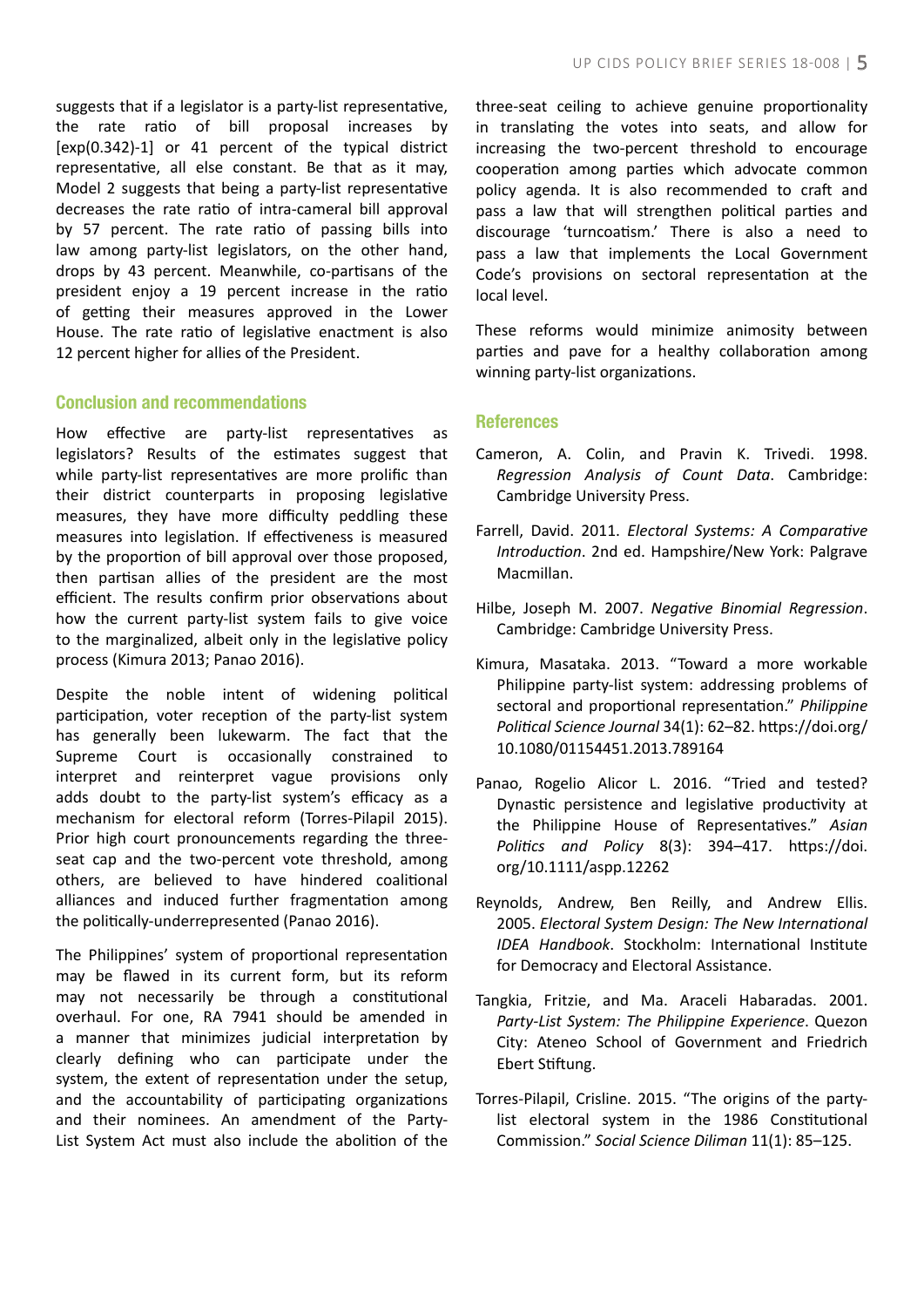### EDITORIAL RESPONSIBILITIES

The Editor-in-Chief and the Program Editors ensure that the policy briefs contain research findings on issues that are aligned with the core agenda of the programs under the UP Center for Integrative and Development Studies (UP CIDS).

The responsibility of the Editor-in-Chief and the Program Editors is towards high standards of scholarship; the generation of new knowledge that can be utilized for the good of the public; and the dissemination of such information.

### EDITOR-IN-CHIEF

Teresa S. Encarnacion Tadem, Ph.D.

### PROGRAM EDITORS

#### **ON EDUCATION AND CAPACITY BUILDING**

*Education Research* Dina S. Ocampo, Ph.D.

*Higher Education Research and Policy Reform* Clarissa C. David, Ph.D.

*Data Science for Public Policy* Fidel R. Nemenzo, D.Sc.

> *Alternative Development* Eduardo C. Tadem, Ph.D. Karl Arvin F. Hapal

# **ON SOCIAL SCIENCES**

*Islamic Studies* Macrina A. Morados Nassef Manabilang Adiong, Ph.D. Jamel R. Cayamodin, Ph.D.

*Social and Political Change* Maria Ela L. Atienza, Ph.D. Jorge V. Tigno, DPA

*Strategic Studies* Herman Joseph S. Kraft Aries A. Arugay, Ph.D.

#### **ON DEVELOPMENT LOCAL-REGIONAL STUDIES NETWORK**

*Cordillera Studies Center, UP Baguio* Leah Enkiwe-Abayao, Ph.D.

*Escaping the Middle Income Trap: Chains for Change* Emmanuel S. de Dios, Ph.D. Annette O. Pelkmans-Balaoing, Ph.D.

*Central Visayas Studies Center, UP Cebu* Belinda F. Espiritu, Ph.D.

### Ace Vincent Molo EDITORIAL ASSOCIATE

The UP CIDS Policy Brief Series is published quarterly by the University of the Philippines Center for Integrative and Development Studies through its Publications Unit.

Editorial Office: Lower Ground Floor, Ang Bahay ng Alumni, Magsaysay Avenue, University of the Philippines, Diliman, Quezon City 1101 Telephone: 981-8500 loc. 4266 to 68 / 435-9283 • Telefax: 426-0955 Email: cids@up.edu.ph / cidspublications@up.edu.ph

> The UP CIDS Policy Brief Series is available online at cids.up.edu.ph/publications/policybriefs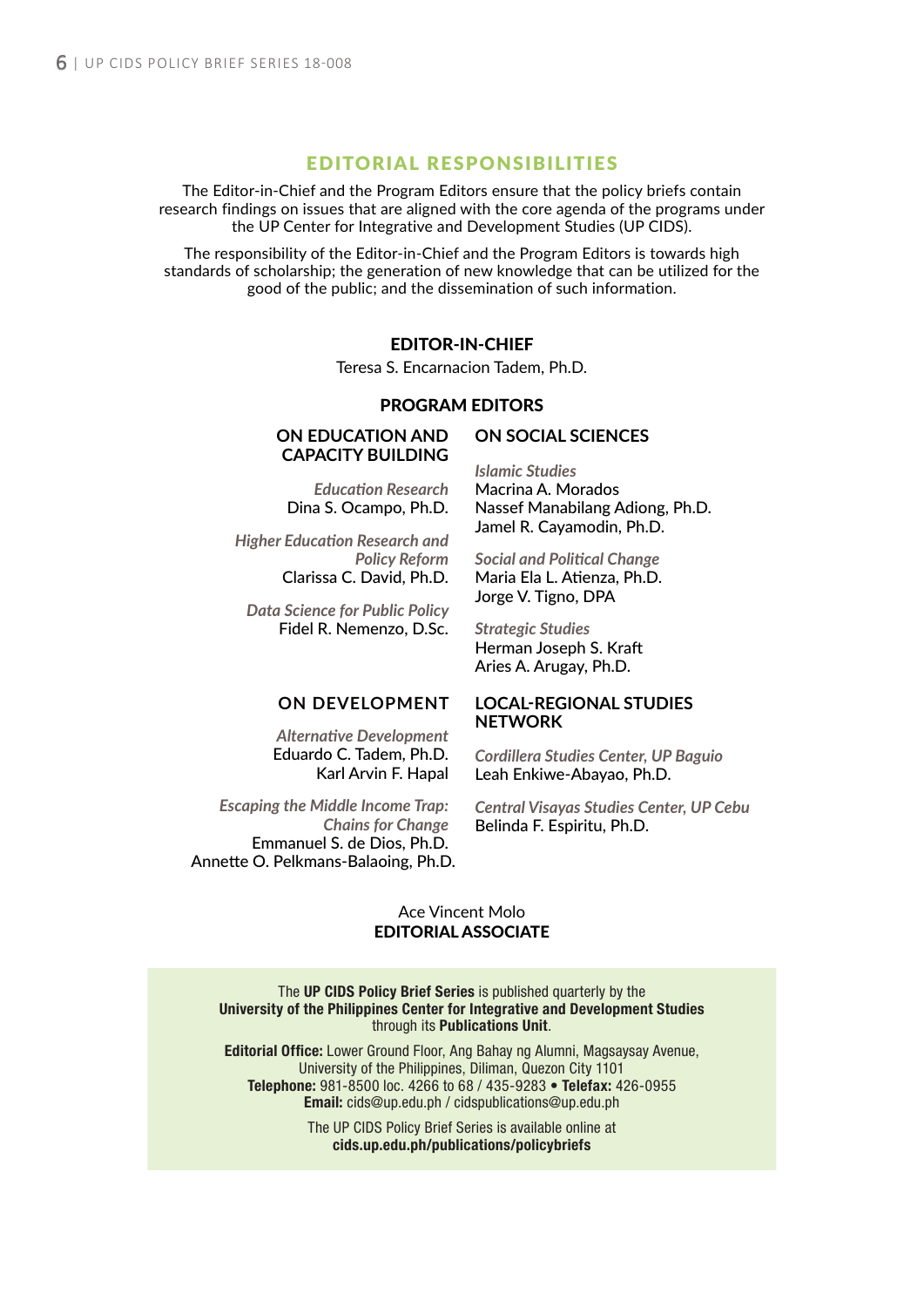

# **University of the Philippines CENTER FOR INTEGRATIVE AND DEVELOPMENT STUDIES (UP CIDS)**

Established in 1985 by UP President Edgardo Angara, the UP Center for Integrative and Development Studies (UP CIDS) is a policy research unit of the University that connects disciplines and scholars across the several units of the UP System. It is mandated to encourage collaborative and rigorous research addressing issues of national significance by supporting scholars and securing funding, enabling them to produce outputs and recommendations for public policy.

Through Executive Order 9 issued on September 24, 1985, then UP President Edgardo J. Angara laid out the framework for the realization of his vision for the University to be able to achieve the following objectives:

- a. Develop, organize, and manage research issues of national significance. Such issues, because of their importance and inherent complexity, require an integrative and collaborative approach and also more sophisticated research methodologies and skills;
- b. Encourage and support research and study on these issues by various units of the University and individual scholars;
- c. Secure funding from public and private persons and agencies; and
- d. Ensure that the research outputs and recommendations of the Center are published and openly disseminated

(Source: Executive Order 9, September 24, 1985).

Pursuant to The UP Charter of 2008 (RA 9500), UP CIDS anchors its endeavors to aid the University in the fulfillment of its role as a research university in various fields of expertise and specialization. Research and/or policy units whose core themes address current national policy and development needs are designed and implemented.

UP CIDS partakes in the University's leadership in public service. This is carried out through the dissemination of research-based knowledge through fora, symposia, and conferences. These research activities will be initiated by the nine (9) programs under UP CIDS.